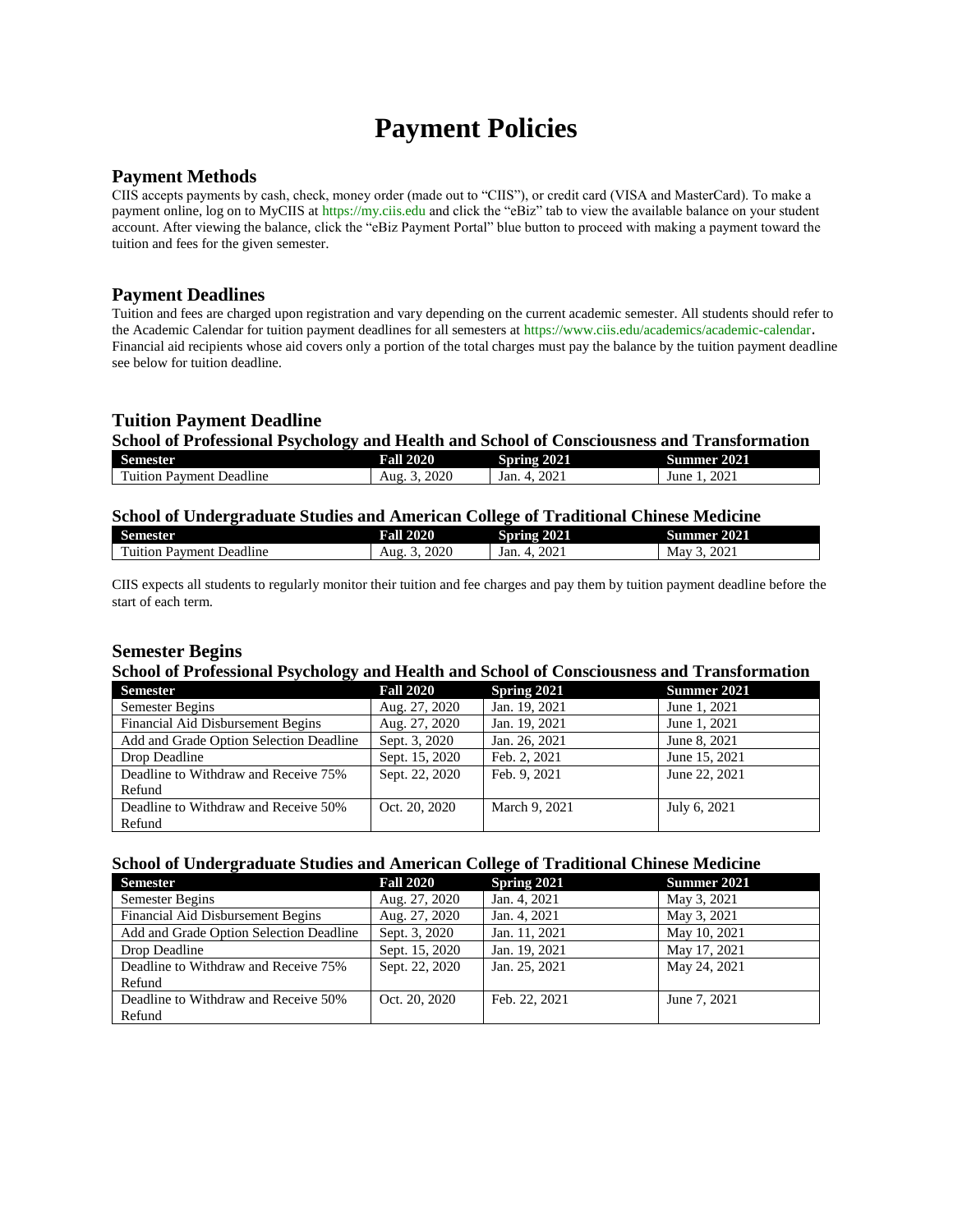## **Deferred Payment Plan**

The Deferred Payment Plan allows students to pay their total semester charges in equal installments. A \$50 fee is charged for this service. To sign up for the Deferred Payment Plan, you'll need to log on to MyCIIS at [https://my.ciis.edu](https://my.ciis.edu/) and click the "eBiz" tab and complete the "Deferred Payment Plan Form."

#### **School of Professional Psychology and Health and School of Consciousness and Transformation**

| Installment | <b>Fall 2020</b> | Spring 2021    | Summer 2021  |
|-------------|------------------|----------------|--------------|
| First       | Aug. 27, 2020    | Jan. 19, 2021  | June 1, 2021 |
| Second      | Sept. 28, 2020   | Feb. 19, 2021  | July 1, 2021 |
| Final       | Oct. 28, 2020    | March 19, 2021 | N/A          |

#### **School of Undergraduate Studies and American College of Traditional Chinese Medicine**

| <b>Installment</b> | <b>Fall 2020</b> | Spring 2021   | Summer 2021  |
|--------------------|------------------|---------------|--------------|
| First              | Aug. 27, 2020    | Jan. 4, 2021  | May 3, 2021  |
| Second             | Sept. 28, 2020   | Feb. 4, 2021  | June 3, 2021 |
| Final              | Oct. 28, 2020    | March 4, 2021 | July 6, 2021 |

A \$25 fee is added to the student's account each time an installment is not paid by its due date. The Deferred Payment Plan is not available to registrants who are not admitted to a CIIS academic program (i.e., Special Students).

#### **Late Payment Fees**

The following late payment fees are applied to students who have an outstanding balance on the following dates:

| Denoti of 1 recognitum respectively and frequent and Denoti or Conservabiless and Transformation |                  |                |              |  |
|--------------------------------------------------------------------------------------------------|------------------|----------------|--------------|--|
| <b>Late Payment</b>                                                                              | <b>Fall 2020</b> | Spring 2021    | Summer 2021  |  |
| \$120                                                                                            | Aug. 28, 2020    | Jan. 20, 2021  | June 2, 2021 |  |
| \$50                                                                                             | Sept. 29, 2020   | Feb. 22, 2021  | July 2, 2021 |  |
| \$50                                                                                             | Oct. 29. 2020    | March 22, 2021 | N/A          |  |

#### **School of Professional Psychology and Health and School of Consciousness and Transformation**

## **School of Undergraduate Studies and American College of Traditional Chinese Medicine**

| <u>Denou of Chael Crannic Dimmo and Innertean Conege of Frammonia Chinese Revalente</u> |                  |               |                    |
|-----------------------------------------------------------------------------------------|------------------|---------------|--------------------|
| <b>Late Payment</b>                                                                     | <b>Fall 2020</b> | Spring 2021   | <b>Summer 2021</b> |
| \$120                                                                                   | Aug. 28, 2020    | Jan. 5, 2021  | May 4, 2021        |
| \$50                                                                                    | Sept. 29, 2020   | Feb. 5, 2021  | June 4, 2021       |
| \$50                                                                                    | Oct. 29, 2020    | March 5, 2021 | July 7, 2021       |

# **Refund Deadlines**

One hundred percent of a course's tuition charge is reversed if it is withdrawn from on or before the Add/Drop Deadline. Seventy-five percent is reversed if it is withdrawn from through the third week of the semester. Fifty percent is reversed if it is withdrawn from through the seventh week (the fifth week for summer). No percentage is reversed for courses withdrawn from after the seventh week (the fifth week for summer). Refer to the "Academic Calendar" for the specific deadlines. These deadlines apply regardless of the actual start and end dates of the course.

For students who received any form of federal financial aid, the amount that will be returned to the financial aid programs is determined by federal guidelines and may be different than the amount calculated by CIIS's refund policy. Contact the Financial Aid Office for more information about this calculation.

All fees are nonrefundable. The only exception is when the student has dropped all of their courses by the Drop Deadline, in which case the Technology Fee and the Wellness Fees are discharged. If it is the first semester of the student's program, the Registration Fee is also discharged.

# **Refunds Granted After Refund Deadlines—Financial Petition Process**

Students who believe they have extenuating circumstances warranting a credit, refund, or adjustment of tuition and/or fees may present a petition to the Financial Petition Committee (FPC). The petition form is available from the Registrar's Office on MyCIIS.